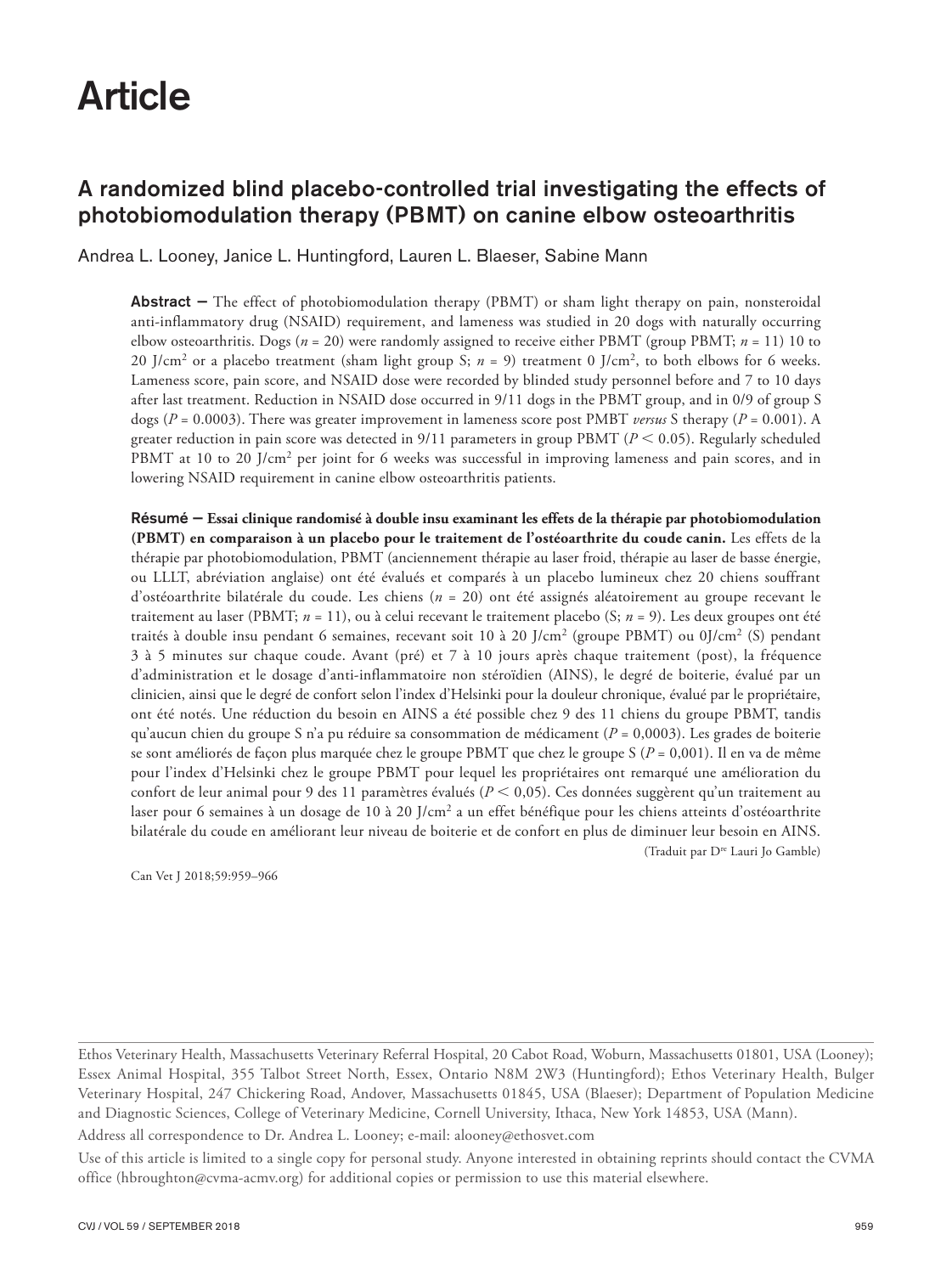# Introduction

steoarthritis (OA) is a major cause of debilitation and euthanasia in older dogs. Elbow osteoarthritis is a common sequela to elbow dysplasia, which includes ununited anconeal process (UAP), medial compartment disease (MCD), or medial coronoid process disease (MCPD), osteochondritis dissecans (OCD), and joint incongruity. Medical, interventional, and surgical therapies have been studied, described, and debated (1). As regenerative medicine elucidates more paths to long-term treatments, symptomatic therapy appears to be an important pillar for lameness and pain management.

Photobiomodulation therapy (PBMT), historically referred to as low-level light therapy, low-level laser therapy, or LLLT, is the use of red/near infrared light to stimulate healing, provide analgesia, and reduce inflammation. Cellular targets absorb specific wavelengths of light, initiating intracellular processes that create biologic effects. Photobiomodulation therapy is used within physiotherapy to modulate tissue function without creating a thermal effect (unlike surgical lasers); it is painless, non-invasive, and can be administered in primary care settings (2).

Photobiomodulation therapy mechanisms focus on chromophore cytochrome C oxidase, the terminal enzyme of the mitochondrial electron transport chain. Other chromophores exist in ion channels, opsins, flavins, flavoproteins, interfacial water, and even heat gated ion channels (3). Earlier work proposed reactions which shifted cellular redox potential and *via* mitochondrial signaling affected gene expression, DNA and RNA synthesis (4).

Photons dissociate inhibitory nitric oxide from the cytochrome C oxidase, increase electron transport, mitochondrial membrane potential, and ATP production (5). Light-sensitive ion channels (TRPV1) are activated *via* reactive oxygen species. Changes in cyclic AMP, NO, and  $Ca^{2}++$  activate transcription factors (6). Expression of genes results in protein synthesis including anti-apoptotic proteins and antioxidant enzymes, causes cell proliferation and migration, and anti-inflammatory signaling (7). Stem cells and progenitor cells appear to be particularly susceptible to LLLT (8). These changes translate into various tissue effects including wound healing, arthritis, muscular pre-performance enhancement post-injury myopathy (9), bronchial hyperresponsiveness (10), neuropathic pain, traumatic brain/spinal cord injury, and stroke (11).

Clinical results of PBMT depend on parameters of irradiation (irradiance, wavelength, and coherence; Table 1) and light dose (energy, density, time, and interval; Table 2) (2,3,7). If the parameters are less than optimal, a negative therapeutic outcome or a less effective treatment may result. Because PBMT results in a biphasic response wherein lower doses may be more effective than higher doses in some applications (12), there appears to be an optimal dose for each clinical application. Studies using PBMT for human chronic musculoskeletal pain have shown greater effectiveness with treatments delivering higher power densities/irradiance (W/cm2) and with increase in regularity of treatments (13). Effective wavelengths fall into the "optical window" of 600 to 1070 nm; lower wavelengths (600 to 700 nm) treat superficial tissues and higher wavelengths (780 to 950 nm) treat deeper tissues.

**Table 1.** Irradiation dose parameters (7).

| Irradiation<br>parameter | Irradiation parameters                                |                                                                                                                                                |  |  |
|--------------------------|-------------------------------------------------------|------------------------------------------------------------------------------------------------------------------------------------------------|--|--|
|                          | Measurement unit                                      | Description                                                                                                                                    |  |  |
| Wavelength               | nm                                                    | Therapy lasers operate<br>predominantly in the 700 to<br>1000 nm range.                                                                        |  |  |
| Irradiance               | W <sub>atfs</sub> /cm <sup>2</sup>                    | Also known as intensity or power<br>density, irradiance is the power<br>per $cm2$ .                                                            |  |  |
| Coherence                | Spectral bandwidth<br>determines coherence<br>length. | Laser speckle is produced by<br>coherent light. Coherence<br>is important in photo-<br>biomodulation interaction<br>with organelles and cells. |  |  |

|  |  |  | Table 2. Light dose parameters (7). |  |
|--|--|--|-------------------------------------|--|
|--|--|--|-------------------------------------|--|

| Irradiation<br>parameter | Measurement<br>unit  | Description                                                                                                                                              |
|--------------------------|----------------------|----------------------------------------------------------------------------------------------------------------------------------------------------------|
| Energy                   | Joules (J)           | Energy (J) is calculated as:<br>power (W) $\times$ time (s).                                                                                             |
| Energy density           | Joules/ $\rm cm^2$   | Most laser dosages are given<br>in this unit but this could be<br>unreliable as it assumes a<br>reciprocity relationship<br>between time and irradiance. |
| Irradiation time         | Seconds              | This is the time to deliver the<br>appropriate energy density.                                                                                           |
| Treatment<br>interval    | Hours, day, or weeks | Different time intervals may<br>result in different outcomes.                                                                                            |

Meta-analyses reveal good evidence for PBM effectiveness in treating human rheumatoid arthritis and human knee osteoarthritis (14). There is no randomized, blind, controlled study of PBMT's effect in veterinary patients with osteoarthritis. In this multicenter study, the effect of PBMT or sham light therapy on pain and lameness caused by naturally occurring elbow OA in dogs was studied.

# Materials and methods

#### Study population

This was a multicenter randomized controlled prospective clinical study that was approved by the Clinical Studies Advisory Committee of Ethos Veterinary Health (Woburn and Andover, Massachusetts) and Essex Animal Hospital (Essex, Ontario). All owners received a detailed written description of the study, an explanation of PBMT, and owner consent was obtained for enrollment. Study populations consisted of 20 dogs from the Massachusetts Veterinary Referral Hospital (*n* = 3), Bulger Animal Hospital (*n* = 11), and Essex Animal Hospital (*n* = 6) having elbow OA.

Inclusion criteria included naturally occurring unilateral or bilateral elbow degenerative joint disease, age 2 to13 y, physical examination findings of reduced range of motion and/or pain on extension or flexion of the elbow joint, and radiographs or computed technology examination supporting OA. Dogs would be on nonsteroidal anti-inflammatory drugs (NSAIDs) for  $> 1$  wk, have normal complete blood (cell) count (CBC) and serum chemistry, normal thyroid status, and negative tick serology, no comorbidities, and may have had prior arthroscopy/arthrotomy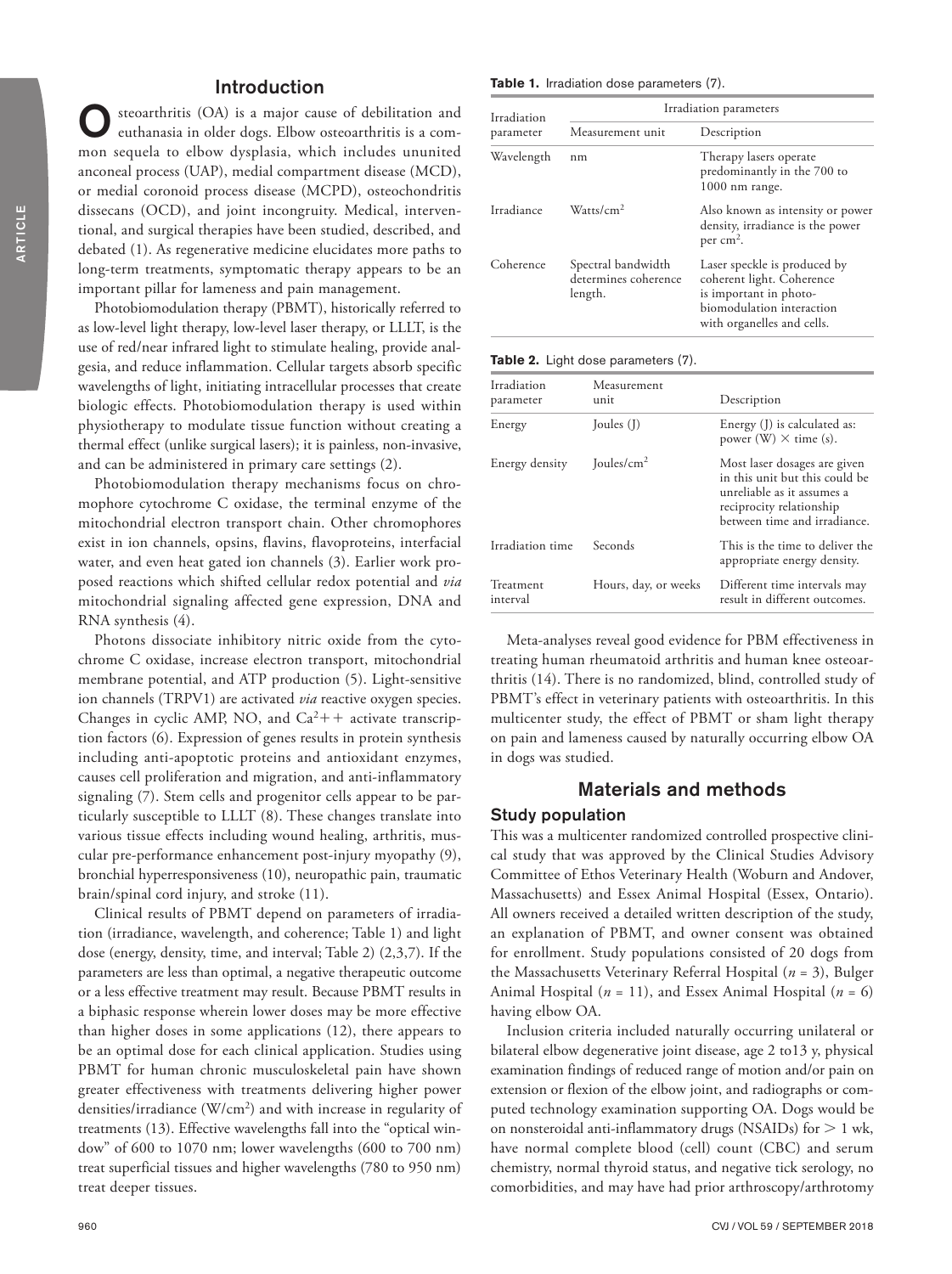of the joints. Use of nutraceuticals (such as glucosamine/ chondroitin supplements or omega-3 fatty acids) and other analgesic medications (adequan, tramadol, or gabapentin) was permitted as long as the patient had been receiving these for  $> 1$  wk before entry in the study; doses of these medications could not change throughout the study. Dogs were excluded if they received any elbow joint injections, oral steroids, or opioids orally within 4 wk of start, had clinical neurologic disease or other significant orthopedic disease (such as stifle osteoarthritis), had a history of trauma, nondegenerative elbow disease, or any evidence of neoplastic or systemic disease detected during screening which could confound outcomes.

#### Randomization

Following a baseline blinded clinician lameness score (15), owner assigned Helskinki Chronic Pain Index score (16), and NSAID frequency/dose recording, dogs were randomly assigned to active laser therapy (group PBMT) or to receive sham laser therapy (group S) *via* a coin toss.

#### Equipment

Two laser units (CTC-12, Companion Animal Health; LiteCure, Newark, Delaware, USA) were used. The performance/output of all visible and audible indicators of both groups were identical. The only difference was the emission (PBMT) or lack thereof (S) of near infrared light (NIR), capable of a therapeutic effect. The PBMT system used a 12 W gallium aluminum arsenide diode laser emitting 980 nm wavelength light and visible 3.5 mW aiming beam of 650 nm in a continuous wave (CW) form. The S system emitted only the 650 nm wavelength of light. Before initiation and after completion of the study, the output of all units was verified to be within specifications.

#### Baseline assessments

Patient signalment, dose of all medications (NSAID type, dose frequency), presence of unilateral or bilateral lameness, BCS (body condition score based on a scale of 1–9) (17), weight, and laser unit used (signified laser unit A or B to allow blinding) were recorded. For the **lameness score,** the dogs were walked on a leash for a blinded peer clinician to assign a numerical lameness score according to previous studies (15). If dogs had bilateral elbow disease, lameness was graded on movement of worse forelimb. A score of 0/5 indicated a normal gait with no lameness and a score of 5/5 indicated a severe non-weightbearing lameness at a walk. For **pain score,** owners completed the Helsinki Chronic Pain Index (16). In this questionnaire, several daily life functions (such as attitude, mood, vocalization, ability to rise, run, sleep) were graded on a scale of 0 to 4 most representative of the dog's behavior within the task. In general, lower scores (0 to 1) represented more positive outcomes while higher scores (2 to 4) represented progressively more negative outcomes. Dogs were then randomized into groups to which owners were blinded as confirmed in the consent form.

#### Treatment schedule

Dogs began twice weekly treatments by blinded technicians at a fluence of 10 to 20 J/cm2 (using 5 to 10 W power) for PBMT

or 0 J/cm2 to each elbow (regardless of unilateral or bilateral disease). Fluence and radiant power increased incrementally within the range of 10 to 20 J/cm2 for increasing weight (Table 3). After 3 wk, owners were instructed to reduce NSAID dose by half (frequency constant) and treatments occurred weekly for 3 wk. Owners were queried weekly (by blinded office personnel or technical staff) as to the overall status of the dog (activity, appetite, attitude, mobility, focus on area or limb/foot, and "normality" of life). If the dog's condition was perceived to have worsened, owners could return the NSAID to the original dosage. If the dog was perceived to be in acute or severe pain (lethargy, reluctance to move, overt protectiveness of area, disengagement from normal routine), "rescue" medications (e.g., injectable or oral opioid, intra-articular injection) were administered and the patient was removed from the study. If the dog was static or improved, it remained on the reduced NSAID dose. At the end of the study, the blinded clinician lameness score and Helsinki chronic pain index were obtained; final NSAID type, dose, and frequency were again noted.

# Technique of administration and dosage of photodynamic therapy

Protective eyewear was required for treatment sessions. Dogs remained in lateral recumbency allowing treatment of lateral upper elbow and medial lower (prone) elbow. Recumbency was changed and the procedure was repeated on the remaining sides of each elbow. If the animal had excessively long hair, application of a light spray of water to the treatment areas reduced excessive surface heat.

The cumulative fluence delivered to each elbow (10 to  $20$  J/cm<sup>2</sup>) was achieved using 5 to 12 W of power (1 to 2.4 W/cm2 irradiance dependent on size of dog) delivered at the skin's surface. Doses ranged from 10 J/cm2 for the smaller dogs (4.5 to 9.0 kg) to 19 J/cm<sup>2</sup> for the larger dogs ( $>$  45 kg). Treatment times ranged from 4.5 to 8 min depending on the size of the patient, total joules for target fluence, power used, and comfort level of the treatment for the patient. For the largest patient, increased power settings resulted in more heat perception during treatment, thus, to reduce this mild discomfort, the power setting was reduced but time of delivery increased to ensure appropriate fluence.

The manufacturer's recommendations were to treat using direct contact of the treatment head; however, due to often painful surfaces with boney prominences, therapy was applied with the hand piece held off the dermis by  $\leq 1/2$  cm. The aiming beam and head were moved primarily over craniomedial and caudolateral elbow compartments (rate of 2.5 to 7.6 cm/s) using a circumferential alternating proximal to distal movement.

## Analysis of data

Pre- and post-treatment lameness scores (15), Helsinki pain index/score (16), and NSAID type dose and frequency were obtained for each dog. Attempts at NSAID dose reduction were treated as a binary outcome ("successful" defined as dogs in which NSAID could be reduced by 50% or more, or "unsuccessful" defined as dogs in which dose could not be reduced, was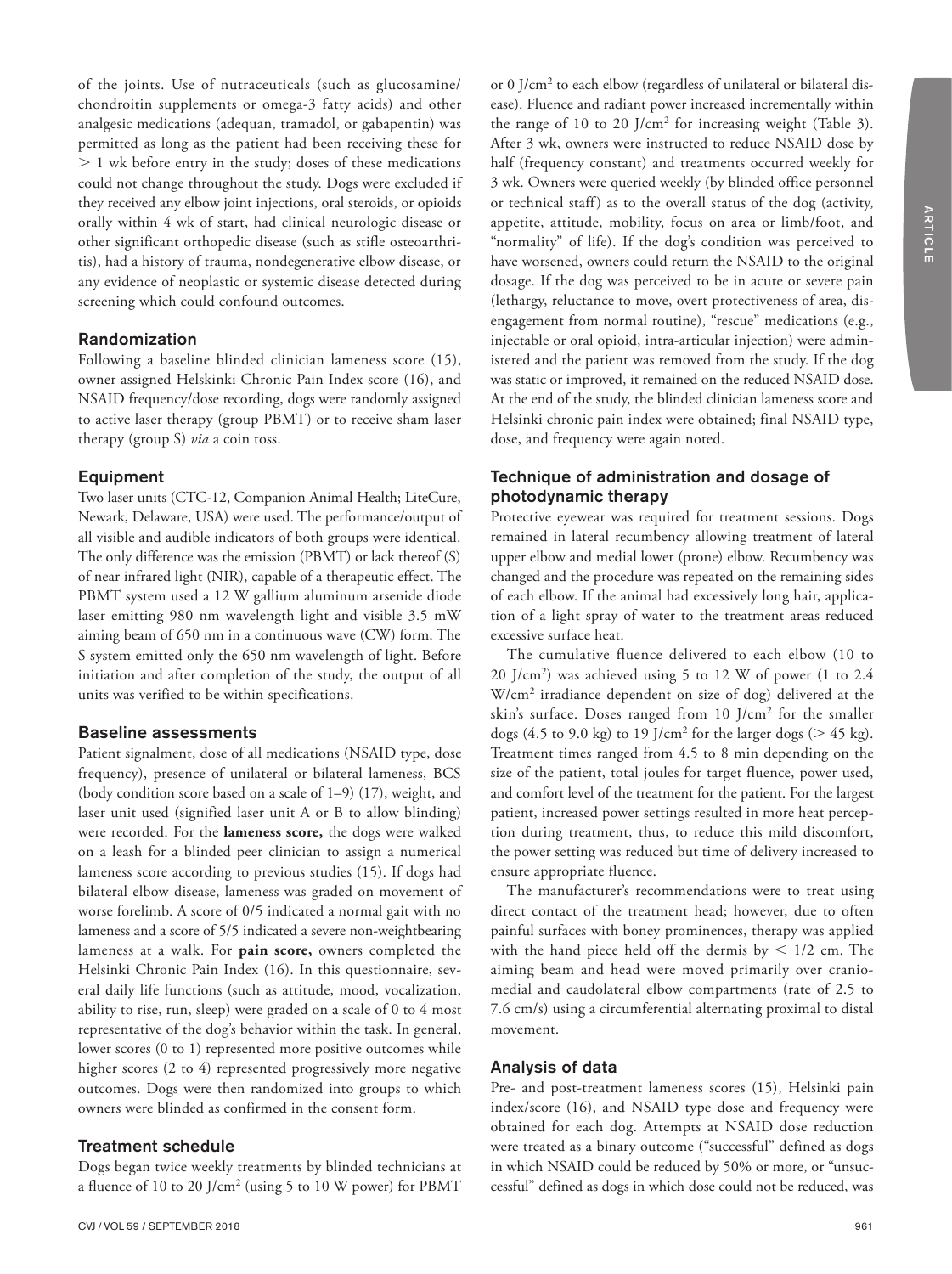**Table 3.** Photobiomodulation (PBMT) dosage used based on patient weight.

| Patient weight<br>range (kg) | Area per elbow<br>(medial and lateral<br>combined) $(cm2)$ | <sup>a</sup> Dose applied<br>(I/cm <sup>2</sup> ) | Power<br>(W) | Total joules<br>applied per<br>patient (2 elbows) |
|------------------------------|------------------------------------------------------------|---------------------------------------------------|--------------|---------------------------------------------------|
| $0 \text{ to } 9$            | 125                                                        | 11                                                |              | 1350                                              |
| 9.5 to 18                    | 150                                                        | 12                                                |              | 1800                                              |
| 18.5 to 27                   | 200                                                        | 13                                                |              | 2520                                              |
| 27.5 to 36                   | 250                                                        | 17                                                | 9            | 4320                                              |
| 36.5 to 45                   | 300                                                        | 18                                                | 10           | 5400                                              |
| > 45                         | 350                                                        | 19                                                | 12           | 5760                                              |

<sup>a</sup> Energy density (fluence) is rounded to the nearest whole number.

**Table 4.** Population demographics for each treatment group of patients.

| Group | <b>Breed</b>         | Gender    | Age<br>(y) | Lameness<br>site | <b>BCS</b> | Body<br>weight<br>(kg) |
|-------|----------------------|-----------|------------|------------------|------------|------------------------|
| PBMT  | Chow                 | FS        | 5.7        | L                | 7          | 33                     |
|       | Sheepdog             | MN        | 12.7       | B                | 6          | 44                     |
|       | Labrador             | MN        | 9          | R                | 6          | 37                     |
|       | Labrador             | MN        | 12.3       | R                | 7          | 47                     |
|       | Doberman             | М         | 9.5        | B                | 7          | 38                     |
|       | Labrador mix         | MΝ        | 6.5        | B                | 6          | 32                     |
|       | Puggle               | MN        | 6.8        | B                | 5          | 32                     |
|       | Great Dane           | М         | 4          | B                | 8          | 56                     |
|       | Cocker spaniel       | FS        | 5.6        | B                | 9          | 13                     |
|       | Greyhound X Labrador | MΝ        | 7.3        | R                | 8          | 41                     |
|       | Golden doodle        | FS        | 3.7        | L                | 6          | 27                     |
| Sham  | Shepherd mix         | FS        | 7          | B                | 6          | 41                     |
|       | Labrador             | FS        | 8.2        | L                | 6          | 29                     |
|       | Bull terrier mix     | MN        | 6.3        | B                | 6          | 27                     |
|       | Labrador mix         | MN        | 10         | R                | 8          | 34                     |
|       | Malamute             | MN        | 6.5        | B                | 7          | 41                     |
|       | Dalmation            | <b>FS</b> | 8.4        | L                | 4          | 28                     |
|       | Shepherd             | FS        | 4.2        | B                | 6          | 38                     |
|       | Mastiff              | MN        | 4          | L                | 8          | 43                     |
|       | Labrador mix         | М         | 2.3        | L                | 5          | 27                     |

FS — spayed female; M — intact male; MN — neutered male; BCS — body condition score (1 to 9)/9.

reduced by less than 50%, or required an increase or change to another NSAID).

The person carrying out statistical analysis (SM) was blinded to treatment allocation coded as laser units "A" and "B." Analysis was carried out with the software JMP (v.12.0.1.; SAS Institute, Cary, North Carolina, USA). Differences between treatment groups for continuous outcomes (age, weight) were analyzed with non-parametric Wilcoxon rank-sum and Fisher's exact tests for differences in BCS, lameness site, dose reduction, gender, and breed. To account for the paired nature of the nonnormally distributed lameness and Helsinki pain scores, differences from baseline after treatments were computed first and then analyzed using the Wilcoxon rank-sum test. Results were frequency (%) for categorical variables (successful dose reduction by at least half), and median/ range for continuous, nonnormally distributed outcomes (lameness and Helsinki pain index scores).

#### Results

#### Population demographics

Differences in population variables are given in the following paragraphs as frequency (%) for categorical variables (BCS, lameness site, gender, and breed) and as median and range for continuous outcomes (weight, age, and treatment dose).

The distribution of BCS scores was not different among groups: group PBMT had 1 (9%), 4 (37%), 3 (28%), 2 (18%), and 1 (9%) dog with BCS scores 5, 6, 7, 8, and 9, respectively, and group S had 1 (11%), 1 (11%), 4 (45%), 1 (11%), and 2 (22%) dogs with BCS scores 4, 5, 6, 7, and 8, respectively (*P* = 0.92). Gender distribution was as follows: 3 (27%) female spayed, 2 (18%) male, and 6 (55%) male neutered dogs in group PBMT, and 4 (44%) female spayed, 1 (11%) male, and 4 (44%) male neutered dogs in group S ( $P = 0.54$ ). Eleven dogs were treated in group PBMT, 6 (55%) affected bilaterally, 2 (18%) affected in the left only, and 3 (27%) in the right only. Nine dogs were treated in group S: 4 (44%) of those affected bilaterally, 4 (44%) affected left only and 1 (11%) affected right only. The median (range) weight was 37.0 kg (12.7 to 56.0 kg) in group PBMT and 33.7 kg (26.7 to 43.0 kg) in group S  $(P = 0.54)$ . The median (range) age was 6.8 y (3.7 to 12.7 y) in group PBMT and 6.5 y (2.3 to 10 y) in group  $S(P = 0.54)$ . One dog in group PBMT had a prior arthroscopy at  $\sim$ 8 mo. One dog in each of the PBMT and S groups was on tramadol throughout the study, 1 dog in Group S was on monthly Adequan injections, and 2 dogs in the PBMT and 1 dog in the S group were on glucosamine/chondroitin supplements. No doses of any of these medications/supplements changed. Table 4 shows the population demographics.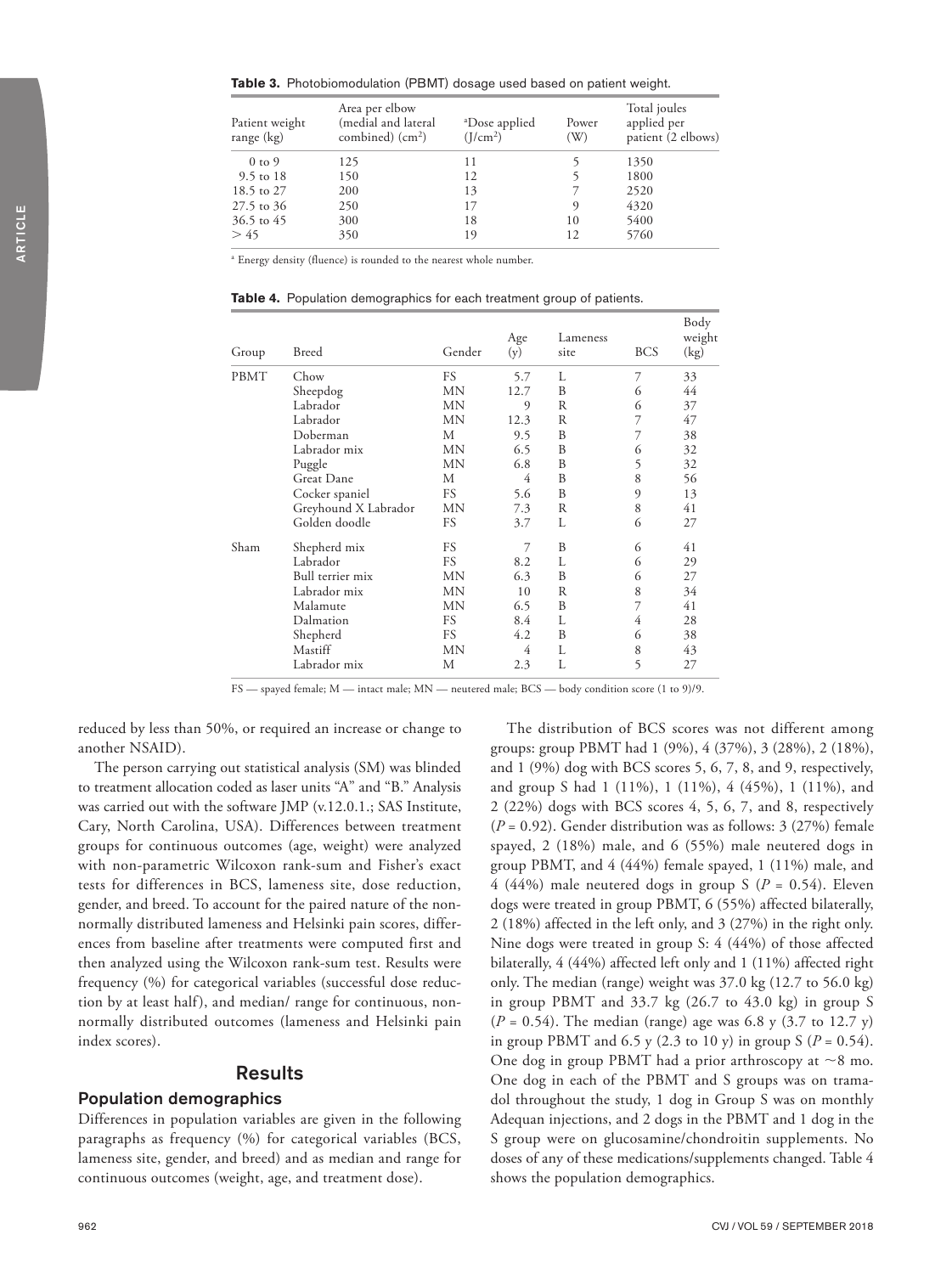**Table 5.** Results for nonsteroidal anti-inflammatory dose reduction in PBMT and sham therapy groups.

| Group       | Breed                       | Pre-NSAID drug<br>and dose (mg) | Post-NSAID drug<br>and dose (mg) | <b>Dose</b><br>reduction |
|-------------|-----------------------------|---------------------------------|----------------------------------|--------------------------|
| <b>PBMT</b> | Chow                        | meloxicam (3)                   | meloxicam $(1.5)$                | yes                      |
|             | Sheepdog                    | meloxicam $(4.5)$               | meloxicam $(4.5)$                | no                       |
|             | Labrador                    | meloxicam $(3.5)$               | meloxicam (0)                    | yes                      |
|             | Labrador                    | meloxicam (4)                   | meloxicam (2)                    | yes                      |
|             | Doberman                    | firocoxib $(227)$               | firocoxib $(113)$                | yes                      |
|             | Labrador mix                | carprofen (200)                 | carprofen (50)                   | yes                      |
|             | Puggle                      | meloxicam (2)                   | meloxicam (0)                    | yes                      |
|             | Great Dane                  | carprofen (100)                 | carprofen (25)                   | yes                      |
|             | Cocker spaniel              | firocoxib $(55.7)$              | firocoxib $(0)$                  | yes                      |
|             | Greyhound $\times$ Labrador | carprofen (150)                 | carprofen (75)                   | yes                      |
|             | Golden doodle               | firocoxib $(55.7)$              | firocoxib $(55.7)$               | no                       |
| Sham        | Shepherd mix                | carprofen (75)                  | carprofen (75)                   | no                       |
|             | Labrador                    | carprofen (75)                  | carprofen (75)                   | no                       |
|             | Bull terrier mix            | carprofen (50)                  | carprofen (100)                  | no                       |
|             | Labrador mix                | aspirin $(325)$                 | carprofen 100)                   | no                       |
|             | Malmute                     | aspirin $(325)$                 | carprofen (50)                   | no                       |
|             | Dalmation                   | meloxicam (3.3)                 | meloxicam (3)                    | no                       |
|             | Shepherd                    | firocoxib $(227)$               | firocoxib $(227)$                | no                       |
|             | Mastiff                     | carprofen (100)                 | carprofen (100)                  | no                       |
|             | Labrador mix                | firocoxib $(113)$               | firocoxib $(227)$                | no                       |

The median (range) therapeutic light was 18 (12 to 19.2 J/cm<sup>2</sup>) in group PBMT, and 0  $J/cm<sup>2</sup>$  in group S. Note that for group S, the actual dose of light delivered was 0 J/cm2 despite a dose of 17.3  $\rm J/cm^2$  (12.7 to 18  $\rm J/cm^2$ ) visibly registering on the sham unit in order to assure blindness in the technician treating the patient.

#### Treatment effect

A dose reduction by at least 50% of the original NSAID dose occurred in 82% (9 of 11) PBMT dogs, and in 0% (0 out of 9) of the S dogs ( $P = 0.0003$ ). Dose reduction was not successful for 2 dogs in the PBMT group and 9 in the S group. In group PBMT, the dose was reduced by  $<$  50% for 1 dog, and stayed equal for another dog. In group S, it was not possible to reduce NSAID dosing throughout the study for 56% (5/9) of the dogs, 22% (2/9) of the dogs required increase in dose of NSAID, and 22% (2/9) of the dogs required a change from 325 mg aspirin per day to an alternative NSAID (150 and 50 mg carprofen) to manage their symptoms (Table 5).

Group PBMT showed a median change in lameness score by a decrease of 1 (range:  $-2$  to  $-1$ ) indicating overall improvement in gait; lameness score did not change in group  $S(P = 0.001)$ . No patients experienced severe pain or required "rescue" medications necessitating removal from the study. A greater improvement in Helsinki pain score was detected in 9 of 11 parameters/ daily life functions in group PBMT compared with group S  $(P < 0.05)$ , with the exception of mood  $(P = 0.20)$  and vocal score  $(P = 0.35)$ , which did not differ between groups before and after treatment (Table 6).

#### **Discussion**

In this study, regularly applied PBMT at 10 to 20 J/cm2 per joint for 6 wk resulted in improved lameness and pain scores, and allowed a reduction in NSAID dose in dogs with naturally occurring elbow OA compared with similar patients receiving sham therapy. These results are consistent with studies examining PBMT effects in the human knee OA (18), experimental tendonitis in sheep (19), and canine cruciate repair pain (20).

Limitations of this study were our inclusion/exclusion criteria reflecting the clinical heterogeneity of elbow osteoarthritic canine patients, use of a small sample size including 1 patient with prior arthroscopy and several patients on pre-existing supportive therapies, inability to standardize pre-existing NSAIDs, possible biologic effects from the sham laser, outcome variables chosen, and alterations from manufacturer's guidelines in treatment of patients in both groups.

One patient in the PBMT group had had arthroscopy. Burton et al (21) saw no significant difference between arthroscopically and conservatively managed dogs. As such we felt justified including this patient. Osteoarthritis was bilateral in several patients, and although unilateral lameness would have reduced confounding variables, canine elbow OA is normally bilateral with unilateral lameness exhibited as the first sign in the degenerative process (1). Identifying truly unilateral disease would have required advanced diagnostic imaging not available in any of the study locations. Since pain management standards (22,23) require that clinical patients be managed for their pain, we did not feel that stopping the administration of any concomitant supportive medications would be ethical. Given that tramadol has been shown to have negligible analgesic effects (23,24) its contribution to analgesia was considered minimal.

Two patients in the S group used aspirin therapy as a treatment for osteoarthritis. Aspirin's analgesic efficacy is supported in the literature (25); however, the 2 patients on aspirin showed signs of decline (increased moderate lameness in 1 patient and overall reduced activity in another) and subsequently were switched to an FDA-approved NSAID (carprofen) because of our inherent trust in the latter. This indeed could have added to inability to reduce NSAIDs given both owners perceived the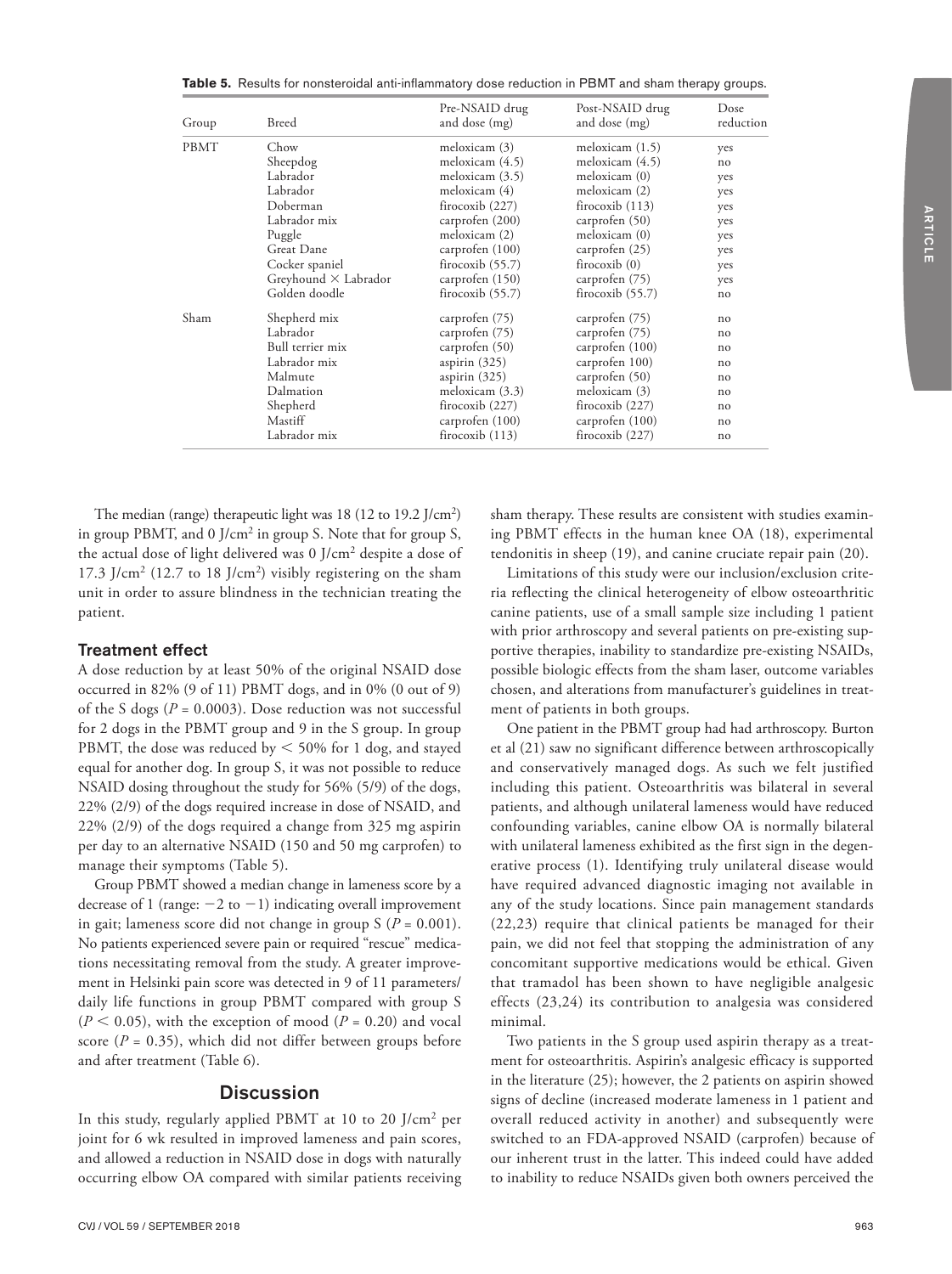|                                                | <sup>a</sup> PBMT $(n = 11)$ |                        | <sup>a</sup> S $(n = 9)$ |                      | <sup>b</sup> Difference post-tx compared with pre-tx |                       |                         |
|------------------------------------------------|------------------------------|------------------------|--------------------------|----------------------|------------------------------------------------------|-----------------------|-------------------------|
| Item                                           | $Pre-tx$                     | $Post-tx$              | $Pre-tx$                 | Post-tx              | <b>PBMT</b>                                          | S                     | $P$ -value <sup>c</sup> |
| <sup>d</sup> Clinician lameness score          | $3(2 \text{ to } 4)$         | $1(1 \text{ to } 3)$   | $3(2 \text{ to } 3)$     | $3(2 \text{ to } 4)$ | $-1$ (-2 to -1)                                      | $0$ (-1 to 1)         | 0.001                   |
| <sup>e</sup> Helsinki chronic pain index score |                              |                        |                          |                      |                                                      |                       |                         |
| Mood                                           | $2(1 \text{ to } 3)$         | 1(1 to 2)              | $1(0 \text{ to } 3)$     | 2(0 to 2)            | $0 (-2 to 1)$                                        | $0$ (-1 to 1)         | 0.20                    |
| Play                                           | 1(1 to 3)                    | 1(0 to 2)              | $2(1 \text{ to } 4)$     | 2(1 to 2)            | $-1$ (-2 to 0)                                       | $0$ (-1 to 1)         | 0.05                    |
| Vocalization                                   | $2(0 \text{ to } 4)$         | 2(0 to 3)              | 1(0 to 2)                | 2(0 to 2)            | $0$ (-1 to 1)                                        | 0(0 to 1)             | 0.35                    |
| Walking                                        | 1.5(1 to 3)                  | 1(0 to 2)              | $2(1 \text{ to } 3)$     | 2(1 to 3)            | $-1$ (-2 to 0)                                       | $0$ (-1 to 1)         | 0.01                    |
| Steps                                          | $2(1 \text{ to } 3)$         | 1(0 to 2)              | 3(1 to 3)                | $2(1 \text{ to } 4)$ | $-1$ (-2 to 0)                                       | $0 (-2 to 1)$         | 0.02                    |
| Running                                        | $2(1 \text{ to } 3)$         | 1.5(1 to 3)            | $2(1 \text{ to } 3)$     | 2(1 to 3)            | $-0.5$ ( $-2$ to 0)                                  | $0$ (-1 to 1)         | 0.03                    |
| Jumping                                        | $3(1.5 \text{ to } 4)$       | $1.5(0 \text{ to } 4)$ | $3(2 \text{ to } 3)$     | $3(2 \text{ to } 3)$ | $-1$ (-2 to 0)                                       | 0(0 to 1)             | 0.01                    |
| Difficulty lying down                          | $2(1 \text{ to } 4)$         | 1(1 to 2)              | $2(0 \text{ to } 3)$     | 2(0 to 3)            | $-1$ (-3 to 1)                                       | $0$ (-1 to 1)         | 0.04                    |
| Rising from down position                      | 3(1 to 4)                    | $1(0 \text{ to } 4)$   | $3(2 \text{ to } 3)$     | $3(2 \text{ to } 4)$ | $-1$ (-2 to 0)                                       | $1(-1 \text{ to } 1)$ | 0.003                   |
| Movement after rest                            | $3(1 \text{ to } 4)$         | 2(0 to 3)              | $3(2 \text{ to } 3)$     | 3(1 to 4)            | $-1$ (-3 to 0)                                       | $0$ (-1 to 2)         | 0.006                   |
| Movement after exercise                        | $2(2 \text{ to } 4)$         | $2(1 \text{ to } 2)$   | 2(1 to 3)                | $3(1 \text{ to } 4)$ | $-1$ (-2 to 0)                                       | $0$ (-1 to 2)         | 0.03                    |

<sup>a</sup> Values given are median score followed by range (parentheses).

<sup>b</sup> Values noted are the median and range computed from each individual animal's change in score with negative signs denoting an overall decrease in score post-treatment. <sup>c</sup> *P*-values derived from Wilcoxon rank-sum test.

<sup>d</sup> Lameness score criteria (from reference 15): 0 = clinically sound, 1 = barely detectable lameness, 2 = mild lameness, 3 = moderate lameness, 4 = severe lameness,

= non-weight-bearing lameness.

<sup>e</sup> Helsinki pain index (modified from reference 16): owners are asked to score on a scale of 0-4 how their dog rates in terms of mood, willingness to play, vocalization in the form of audible complaining such as whining or crying out, willingness to walk, willingness to ascend or descend stairs, willingness to run as in trot or gallop, willingness to jump as into/out of car or up to/down from sofa: ability to lay down, ability to rise from a down position, movement after rest, movement after major/heavy activity or exercise.

PBMT — photobiomodulation treatment; S — sham treatment.

pets improved and may have been less inclined to attempt dose reduction on the new NSAID.

Regarding NSAID "washout periods," pain management guidelines state that in case of an unsatisfactory response to an NSAID, changes may be warranted. However, providing time between administration of 1 NSAID before switching to another ("washout" period) has not been scientifically supported (23). Dowers et al (26) found no evidence that rapid switching between NSAIDs lead to problems in canine patients. The transition from aspirin to carprofen was done with caution as suggested in guidelines (23) and our 2 patients exhibited no signs of gastrointestinal illness, including reduced appetite, vomiting, or diarrhea.

We did not choose to standardize patients incoming or preexisting NSAIDs for multiple reasons. First, in order for the study to be reflective of the general canine osteoarthritic population, a variety of NSAIDs was prescribed. Second, variation in drug response among individuals (27) does not scientifically support "standardizing" the population. Third, since all patients had entered the study on these medications prescribed by their referring veterinarians, changing medications (without patient decline) may have altered the referring veterinarian-specialist relationship and is generally not in the best interest of the patient or parties involved (28). There appears to be very little evidence for efficacy of one NSAID over another in treatment of canine OA (29).

Randomization was performed to evenly distribute dogs and to control both known and unknown confounding variables of which NSAID choice is one. In group PBMT, 0 (0%), 3 (27%), 3 (27%), and 5 (45%) dogs were treated with aspirin, carprofen, firocoxib, and meloxicam, while in group S, 2 (22%), 4 (44%), 2 (22%), and 1 (11%) dogs were treated with aspirin, carprofen, firocoxib, and meloxicam, respectively. The difference between

the initial NSAID allocation was analyzed with Fisher's exact test for a *P*-value of 0.23. However, the small sample size may have hindered an even randomization. Future studies could consider a larger sample size with blocked enrollment of known confounders. Our study should be considered a proof of concept work that will create interest in larger population research in PBMT.

The term "sham" laser was used to describe the treatment delivered by the light unit which emitted 650 nm of visible light. However, this wavelength of light has been shown to produce a biologic effect (30). However, Anders et al (31), demonstrated no statistical difference in the mitochondrial metabolism of non-treated human fibroblasts *in vitro versus* fibroblasts treated with an aiming beam of this wavelength. Additionally, depth of penetration is related to both wavelength and power. Our sham aiming beam was a 3.5 mW 650 nm wavelength red light. While this beam may have had some effect on the skin surface, penetration to deeper tissues has been shown to be limited.

Further shortfalls of our study center on the outcomes analyzed. The blinded clinician evaluating lameness was a resident or a Boarded diplomat in most cases. For 2 cases, the clinician was an internship-trained emergency doctor in the specialty hospital system. Marques et al (32) noted no significant differences in overall lameness scores in horses reported by equine practitioners and specialists. Evaluation by a clinician throughout the study as opposed to only pre- and post-study may have altered results. However, NSAID reduction has been used as an objective outcome assessment in evaluation of many analgesic therapies including opioid use, loco-regional anesthesia, and nutraceutical and complementary therapies (33). Other objective outcome measures (such as gait or force plate analysis) would no doubt be beneficial in future studies.

Treatment parameters chosen could have contributed to differences between groups. Our treatment plan was based on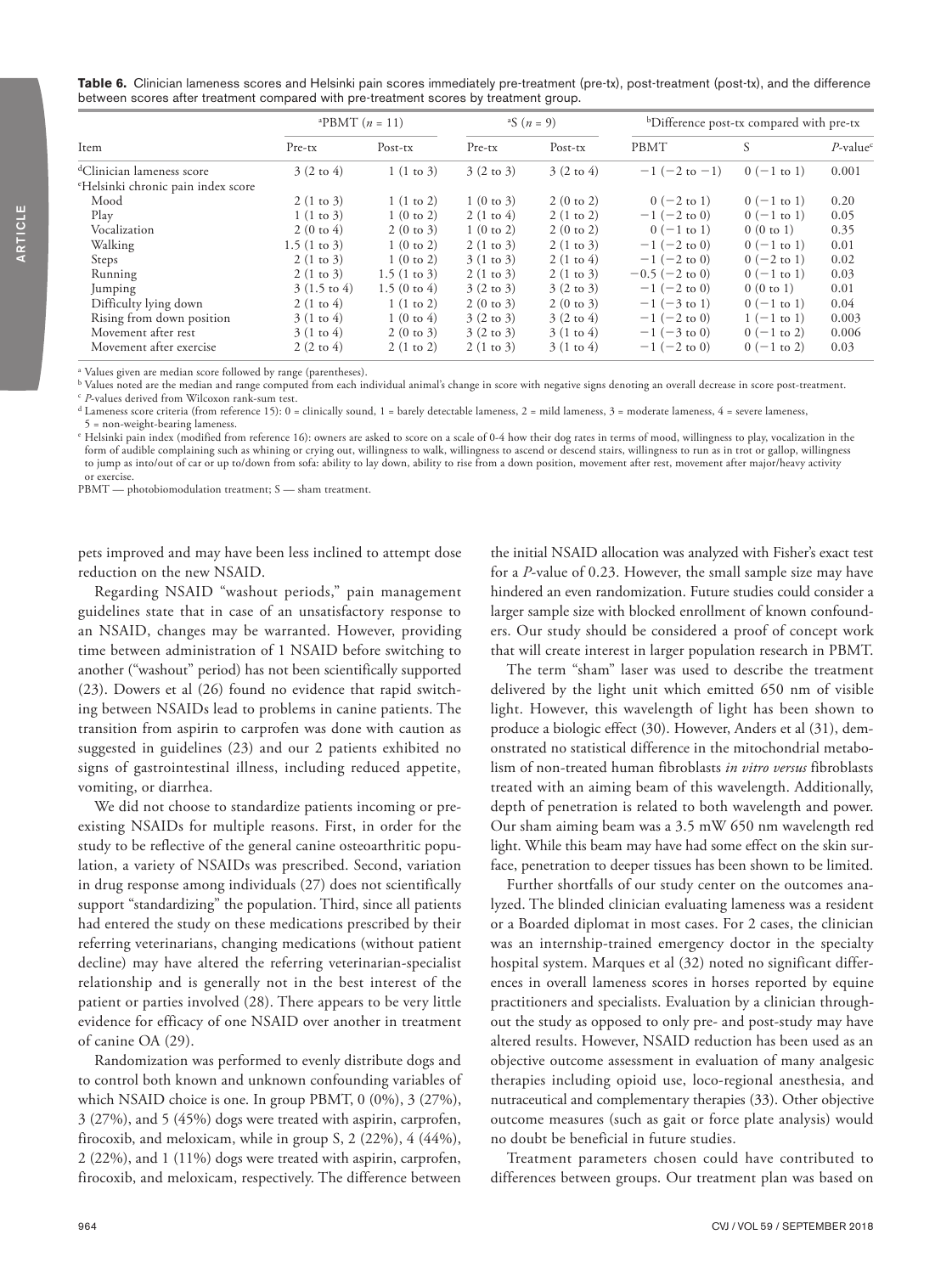scientific principles, and *in vitro* and *in vivo* translation studies for dose optimization. Anders et al (2) showed that once a dose is established and optimized *in vitro,* it should be translated (dose extrapolated) and tested for transcutaneous administration through appropriate tissue depths based on patient size, tissue characterization, and target tissue being treated. Standard doses of 6 to 8 J/cm2 prescribed for OA did not seem to alter the clinical course of the disease within our daily practice therapies. We surmised this may be due to the severity of OA in such weight-bearing joints as the elbows reflecting more neural and bone (*versus* joint) pathology. Meta-analyses from human medical literature have demonstrated that "higher" fluences and more frequent treatment regimens (34) were beneficial in reducing pain associated with neck, knee, lumbar spine, and temporomandibular disease. We therefore increased the fluences used in treating these dogs. Whether this dose is applicable for other diseases is unknown.

One patient in each group required a "light spray of water" to be applied over the lateral elbow coat before PBMT as per the manufacturer's suggestion, although it should be noted that topical and tissue water content may affect the distribution of laser fluence rate (35). The elbow joint incongruity and degree of pain, especially medially, also required that we deviate from manufacturer's directions of direct application of treatment head on skin, which may explain why higher fluences could be clinically useful in treating elbow OA. Penetration is also not uniform for all tissues. There is a general lack of knowledge in the veterinary literature regarding optimal dosage, treatment schedule, energy density, output, and wavelength of PBMT, all of which add to the heterogeneity of treatment. Our study included various breeds and body conditions (hence elbow sizes and anatomic variations), with variable initial severities of lameness. Some studies have failed to find PBMT effective for large joints, while the results for PBMT for smaller joints seemed to be more clinically positive. These factors may have contributed to differences between our treatment groups.

Within the veterinary literature, PBMT has been shown to accelerate time to ambulation in surgical dogs with myelopathy secondary to disc herniation (36), to improve peak vertical force in post-surgical cranial cruciate disease surgical repair (37) and to aid in healing of sterile granulomatous pododermatitis (38). It has also been determined to not accelerate wound healing in canine patients (39) nor improve recovery related variables when used alone or as part of a rehabilitation protocol for surgically treated intervertebral disc disease (40). Reasons for inconsistent results among studies might include an array of treatment parameters, delivery systems, and similar shortfalls as noted. It is important to examine the possible reasons for the varying results reported when critically evaluating the PMBT studies and outcomes in both veterinary and human literature.

Additional rehabilitative therapies such as low level strengthening exercises and modalities such as therapeutic ultrasound, or transcutaneous electrical stimulation would likely add to the improvement in our patients, as photobiomodulation is often used as a component of comprehensive pain management programs. Photobiomodulation therapy may present a non-invasive, cost-effective, low risk OA treatment option. The data presented provide a framework for future larger-scale research in PBM, and guidance regarding dosage, frequency, and outcomes for this very specific veterinary indication.

# Acknowledgments

This study was funded by a Waltham Foundation grant. The authors thank Dr. Joe Wakshlag, for assistance with study design; Ms. Rebecca Ouellette, Ms. Nicole Thompson, Ms. Katelyn Thayer, Ms. Shelly Lepain, Ms. Jessy Bale for their technical assistance and client communication; Drs. Lisa Miller, Luis DeTaboada, and Wendy Frydrych of Companion/Lite Cure for their equipment donation, guidance and technical support, and Dr. Lauri Jo Gamble, for translation of the abstract. CVJ

# References

- 1. Michelsen J. Canine elbow dysplasia: Aetiopathogenesis and current treatment recommendations. Vet J 2013;196:9–12.
- 2. Anders JJ, Kobiela Ketz A, Wu X. Basic principles of photobiomodulation and its effects at the cellular, tissue, and system levels. In: Riegel RJ, Godbold JC, eds. Laser Therapy in Veterinary Medicine: Photobiomodulation. Ames, Iowa: Wiley Blackwell 2017:36–52.
- 3. Chung H, Dai T, Sharma SK, Huang YY, Carroll JD, Hamblin MR. The nuts and bolts of low level laser (light) therapy. Ann Biomed Eng 2012; 40:516–533.
- 4. Karu TI. Molecular mechanism of the therapeutic effect of low intensity laser irradiation. Lasers in Life Sci 1988;2:53–74.
- 5. Hamblin MR. The role of nitric oxide in low level light therapy. In: Hamblin MR, Waynant RW, Anders JJ, eds. Mechanisms for Low Light Therapy III. Bellingham, Washington: SPIE Digital Library The International Society for Optical Engineering, 2008;6846:1–14.
- 6. Ryu JJ, Yoo S, Kim KY, et al. Laser modulation of heat and capsaicin receptor TRPV1 leads to thermal antinociception. J Dent Res 2010; 89:1455–1460.
- 7. de Frietas LF, Hamblin MR. Proposed mechanisms of photobiomodulation or low-level light therapy. IEEE J Sel Top Quantum Electron 2016; doi: 10.1109/JSTQE.2016.2561201.
- 8. Fekrazad R, Asefi S, Allahdadi M, Kalhori KA. Effect of photobiomodulation on mesenchymal stem cells. Photomed Laser Surg 2016;34:533–542.
- 9. Siveira PC, Scheffer DL, Glaser V, et al. Low-level laser therapy attenuates the acute inflammatory response induced by muscle traumatic injury. Free Radic Res 2016;50:503–513.
- 10. Silva VR, Marcondes P, Silva M, et al. Low-level laser therapy inhibits bronchoconstriction, Th2 inflammation and airway remodeling in allergic asthma. Respir Physiol Neurobiol 2014;194:37–48.
- 11. Detaboada L, Ilic S, Leichliter-Martha S, Oron U, Oron A, Streeter J. Transcranial application of low-energy laser irradiation improves neurological deficits in rats following acute stroke. Lasers Surg Med 2006; 38:70–73.
- 12. Huang YY, Chen AC, Carroll JD, Hamblin MR. Biphasic dose response in low level light therapy. Dose Response 2009;7:358–383.
- 13. Bjordal JM, Couppe C, Chow RT, Tuner J, Ljunggren EA. A systematic review of low level laser therapy with location-specific doses for pain from chronic joint disorders. Aust J Physiother 2003;49:107–116.
- 14. Brosseau L, Welch V, Wells G, et al. Low level laser therapy (Classes I, II, and III) for treating osteoarthritis. Cochrane Database Syst Rev 2004;(3):CD002046.
- 15. Impellizeri JA, Tetrick MA, Muir P. Effect of weight reduction on clinical signs of lameness in dogs with hip osteoarthritis. J Am Vet Med Assoc 2000;216:1089–1091.
- 16. Hielm Bjorkman HK, Rita H, Tulamo R-M. Psychometric testing of the Helsinki Chronic Pain Index by completion of a questionnaire in Finnish by owners of dogs with chronic signs of pain caused by osteoarthritis. Am J Vet Res 2009;70:727–734.
- 17. Laflamme DP. Development and validation of a Body Condition Score System for dogs. Canine Practice 1997;22:10–15.
- 18. Stelian J, Gil I, Habot B, et al. Improvement of pain and disability in elderly patients with degenerative osteoarthritis of the knee treated with narrow-band light therapy. J Am Geriatr Soc 1992;40:23–26.
- 19. de Mattos LH, Alvarez LE, Yamada AL, et al. Effect of phototherapy with light-emitting diodes (890 nm) on tendon repair: An experimental model in sheep. Lasers Med Sci 2015;30:193–201.